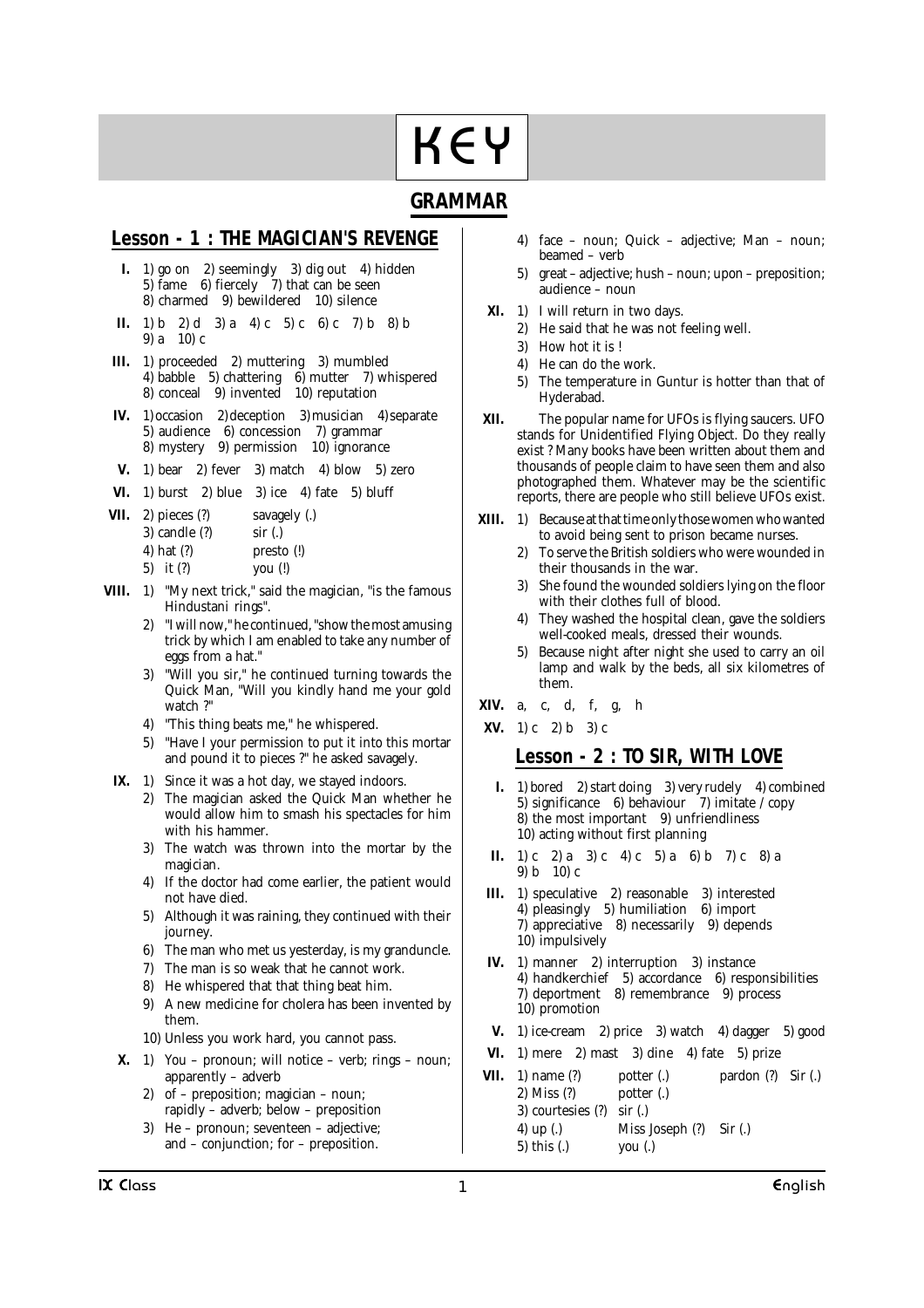- **VIII.** 1) "For instance," I continued, "there are really two ways in which a person may enter a room".
	- 2) "What is your name ?" "Potter." "I beg your pardon ?"
	- 3) "You are the top class; the operative word is 'Top' ".
	- 4) "What about Mr. Weston, he's never tidy and his shoes are never clean, sir ?"
	- 5) "I am your teacher and I think it right and proper that should let you know something of my plans for this class."
- **IX.** 1) In spite of being poor, he is honest.
	- 2) He told them that his business there was to teach them.
	- 3) This shirt is so loose that I cannot wear it.
	- 4) We are taught English by Mr. Murthy.
	- 5) If he had taken medicines regularly, he would not have fallen again.
	- 6) The girl was given a costly present by Mr. Rao.
	- 7) Since he missed the school bus, he had to walk all the way to school.
	- 8) As soon as the music stopped, the child began to cry.
	- 9) When I reached home all had gone to bed.
	- 10) He asked the girl what her name was.
- **X.** 1) I pronoun; gave verb; moment noun; to – preposition
	- 2) I pronoun, walked verb; and conjunction; chair – noun
	- 3) murmur noun; of preposition; dissent noun; at – preposition.
	- 4) was verb; absence noun; of preposition; silent – adjective
	- 5) morning noun; I pronoun; had verb; idea – noun
- **XI.** 1) Can you tell me why you are crying ?
	- 2) I always love my country.
	- 3) The boy told his mother that he would be late for dinner.
	- 4) Do you know why they kill wild animals ?
	- 5) As soon as we started it started raining.
- **XII.** Socrates, the great philosopher was one of the wisest and bravest teachers the world has ever known. He lived in Athens. He was neither born important nor rich. Indeed, all his life, he was poor because he never asked his pupils for what he taught them as he taught them for wisdom and not for money.
- **XIII.** 1) Kumaon region is famous for tigers.
	- 2) The tigers which eat human flesh.
	- 3) He collected a lot of information from the villagers.
	- 4) Because the road to the thick forest was very narrow and was full of thorny bushes. On both sides of the road there were rocks.
	- 5) The cub
- **XIV.** a, c, d, g, h, i
- **XV.** 1) c 2) a 3) c

## **Lesson - 3 : MY DONKEY SALLY**

- **I.** 1) greatly pleased 2) go without 3) shrill cry 4) feeling of fear 5) showing anger 6) lie close for warmth  $\frac{7}{2}$  walked unsteadily  $\frac{8}{2}$  cried out with grief 9) clearly 10) sleep-like condition
- **II.** 1) b 2) a 3) b 4) c 5) a 6) b 7) c 8) a 9) c 10) d
- **III.** 1) thought 2) expensive 3) favourite 4) extremely 5) mysterious 6) guilt 7) staggered 8) turned down 9) make head or tail of 10) make both ends meet
- **IV.** 1) slogan 2) infect 3) aware 4) courageous 5) sneer 6) corridor 7) budding 8) beginning 9) favour 10) appearance
- **V.** 1) mere 2) shield 3) laid 4) fate 5) stout
- **VI.** 1) case 2) blouse 3) meet 4) raise 5) begs
- **VII.** 1) me (.) knows (?) shrugging (.) 2) seat (!) scowling (.) before (.) 3) mother (.) Gerry (.) drinking (?) 4) tone (.) Leslie (.) 5) Margo (.) Margo (.) Spiro (.)
- VIII. 1) "I am building," said Costas, "a house for your mother'.
	- 2) "Well, if you're sure, Spiro," Leslie replied doubtfully, "but we don't want any broken legs or anything".
		- 3) "I think you had better go to bed," said Mother.
		- 4) "All right, dear, all right," said Mother.
		- 5) "And then Spiro danced, again," said Leslie, "and then Larry danced".
- **IX.** 1) I was gazed at by him.
	- 2) They burst into the house laughing.
	- 3) Margo wailed that he was spoiling the decorations.
	- 4) He started early so that he wouldn't be late.
	- 5) The electrician repaired the switch only last week.
	- 6) As it was raining, we stayed indoors.
	- 7) When Mohan threw stones at the fruits, the gardener shouted at him.
	- 8) "You have frightened it," said Margo.
	- 9) If you take medicines regularly, you will be all right in a month.
	- 10) The tall building you saw is the LIC office.
- **X.** 1) He pronoun; gazed verb; at preposition; me – pronoun
	- 2) But conjunction; notice noun; of preposition; family – noun
	- 3) I pronoun; beside adverb; with preposition; delight – noun
	- 4) noble adjective; kindly adjective; family noun; I – pronoun
	- 5) Obviously adverb; I pronoun; keep verb; house – noun
- **XI.** 1) Do you like watching the clouds in the sky ?
	- 2) What are clouds really ?
	- 3) She is the taller of the two sisters.
	- 4) Though he started late, he finished first.
	- 5) Everyday I read newspaper to improve my general knowledge.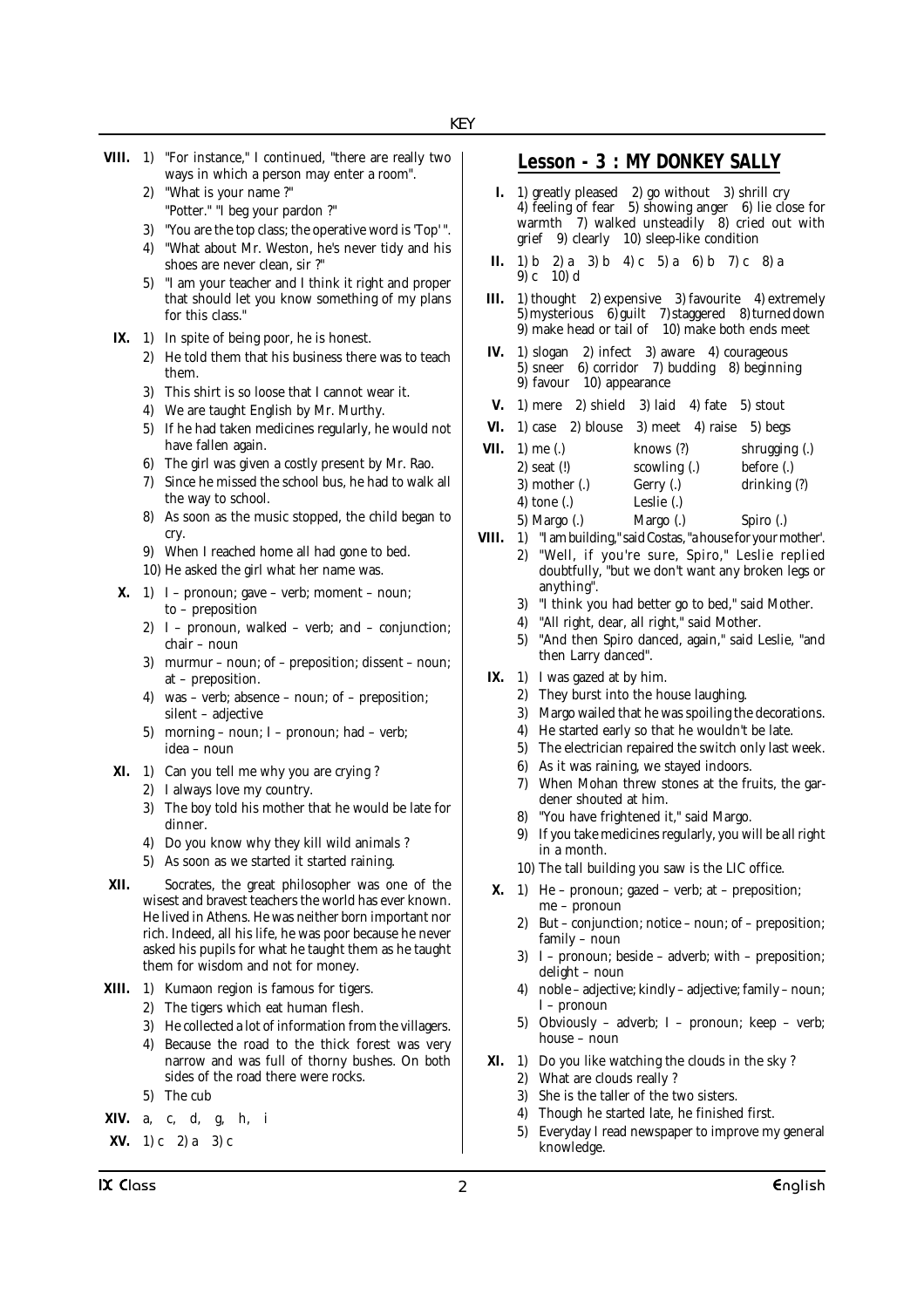- **XII.** Spiders are found in almost every part of the world. They are found not only in hot climate but also in cold climate. They run on the ground, dig holes, climb plants, run on water and they live in water.
- **XIII.** 1) Trondheim in Norway. Yes, it is a real story.
	- 2) Because only the child's dress was held in the eagle's claws.
		- 3) To its nest on a high rock.
		- 4) They found her fast asleep.
		- 5) True
- **XIV.** a, d, e, g, i
- **XV.** 1) b 2) b 3) d

## **Lesson - 4 : STANDING UP FOR YOURSELF**

- **I.** 1) skilfully 2) manner of walking 3) fall 4) supporters 5) speak slowly 6) reward 7) overcome 8) entirely occupied 9) utter disrespect 10) dirty
- **II.** 1) b 2) a 3) c 4) d 5) b 6) a 7) d 8) c 9) a 10) b
- **III.** 1) alarm 2) took to his heels 3) scared 4) fear 5) apprehensive 6) terror 7) panic 8) howled 9) ceased 10) tumbling
- **IV.** 1) divorce 2) collision 3) lieutenant 4) cowardice 5) triumphant 6) impudence 7) radiant 8) extravagant 9) psychologist 10) parallel
- **V.** 1) leather 2) linger 3) plain 4) pack 5) steel
- **VI.** 1) bare 2) keen 3) bite 4) make 5) rode
- **VII.** 1) crookedly (.) verses (.) rhyme (?) 2) slowly (.) more (?) menacingly (.) 3) poet (.) bed (.) out (.) 4) Red (.) him (.) verse (.) 5) dear (?) mother (.) it (!) speechless (.)
- **VIII.** 1) "Ah, the poet," he drawled smiling crookedly. 2) "So, you write verses. Do they rhyme ?"
	- 3) "You looking for more ?" he asked menacingly.
	- 4) "You remember Katerina's donkey that you like so much ?" said Margo.
	- 5) "You've simply ruined its decorations," said Margo," and it took me hours to put them on".
- **IX.** 1) Several days were spent in bed by me.
	- 2) I remember meeting you before.
	- 3) She asked me whether I was waiting for her.
	- 4) If they had started early, they could have got the tickets.
	- 5) As I woke up late, I missed the school bus.
	- 6) She is too kind to punish her son.
	- 7) "Where are you going ?" he asked.
	- 8) In spite of being ill, she attended to her duties.
	- 9) These fruits are so cheap that they cannot be good. 10) The girl has collected many stamps.
	-
- **X.** 1) big adjective; and conjunction; his adjective; years – noun
- 2) walked verb; masterfully adverb; street noun; with – preposition
- 3) I pronoun; wanted verb; fear noun; of – preposition
- 4) my adjective; first adjective; remuneration – noun; poet – noun
- 5) I pronoun; mind noun; to preposition; vanquish – verb
- **XI.** 1) I don't know where my brother has gone.
	- 2) This house belongs to me.
	- 3) Can you tell me what you want from me ?
	- 4) We don't understand the lesson that our teacher has just told us.
	- 5) He asked me whether my name was Venu.
- **XII.** There were two American brothers namely Wilbur Wright and Orville Wright. Only eighty – five years ago they did so important thing that it changed the history of the world i.e., they made the first aeroplane with an engine.
- **XIII.** 1) They eat frogs, small animals, big fish and small crocodiles.
	- 2) Because they never sweat.
	- 3) To take shelter in very hot or very cold weather.
	- 4) Little birds on the head of crocodiles are called crocodile birds. They feed on the food particles left in the crocodiles mouth.
	- 5) Handbags and luggage material.
- **XIV.** b, c, d, e, g, h
- **XV.** 1) b 2) a 3) d

## **Lesson - 5 : A BUFFALO – HUNT**

- **I.** 1) crush under the feet 2) foolish 3) tremble slightly 4) sharp pain 5) rough sound made by animals 6) be present in large numbers 7) rush forward and attack 8) watchful 9) force air violently out of the nose 10) scratch with paws
- **II.** 1) d 2) a 3) c 4) b 5) a 6) c 7) a 8) c 9) b 10) b
- **III.** 1) turn away 2) turned away 3) turn off 4) turned out 5) look at 6) turned up 7) crazy 8) mad 9) lunatic 10) refused
- **IV.** 1) region 2) distance 3) peculiarity 4) weapon 5) anxious 6) gallop 7) creature 8) system 9) strength 10) leisure
- **V.** 1) shook 2) chair 3) line 4) feat 5) grass
- **VI.** 1) map 2) muse 3) land 4) pull 5) low
- **VII.** 1) signal (.) charge (.) 2) back (.) head (.) 3) hand (.) rifle (.) grazing (.) 4) cloth (.) arrows (!) 5) attack (?) suspicious (.)
- **VIII.** 1) "I won't do it for anything in the world," I thought.
	- 2) "Now," I thought, "the bull will give a signal".
	- 3) "The poison," I told myself, "the poison spread on those two arrow points will surely act now, kill the animal and end this terrible show".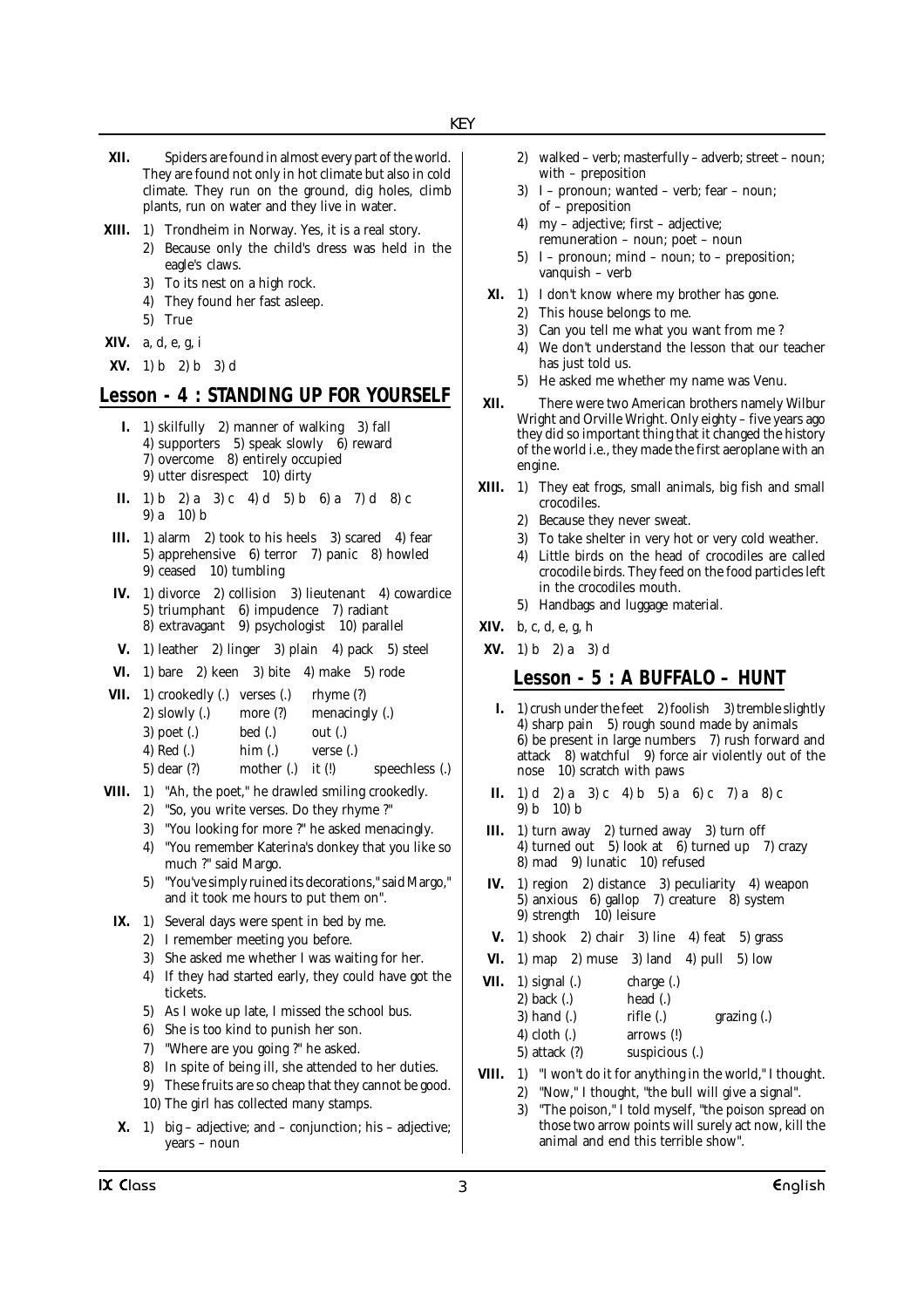- 4) "But," I said, "What if the Jobi had killed you instead ?"
- 5) "Then," he answered quietly, "My family would have carried back what remained of my body to bury behind our village where no evil spirits go".
- **IX.** 1) He said that he wouldn't do it for anything in the world.
	- 2) The same clever trick was being carefully repeated by the buffalo all this time.
	- 3) In order not to disturb the sleeping baby, we closed the door.
	- 4) Turn the radio down so that the neighbours are not disturbed.
	- 5) In case she should get wet, she took an umbrella.
	- 6) I found my purse that I lost some days back.
	- 7) She is so dull that she cannot understand the problem.
	- 8) If we don't eat, we cannot live.
	- 9) A message had been sent to me by John.
	- 10) Although he promised to come, he hasn't turned up yet.
- **X.** 1) My adjective; closed verb; around adverb; rifle – noun
	- 2) Some adjective; anxious adjective; minutes – noun; passed – verb
	- 3) time noun; bull noun; clearly adverb; angered – verb
	- 4) new adjective; sting noun; in preposition; very – adverb
	- 5) sigh noun; of preposition; I pronoun; saw – verb
- **XI.** 1) What could possibly stop that cruel attack ?
	- 2) By the time I reach his house, he will have left.
	- 3) Are you telling the correct answer ?
	- 4) We were sleeping soundly, when a noise woke us.
	- 5) She is studying in IX class in a private school.
- **XII.** Butterflies are perhaps the most beautiful of all the flying creatures. They have bright – coloured wings covered by tiny scales which also have colours. Without these scales, the wings would be transparent.
- **XIII.** 1) Half hibernation means they sleep during the winter but not deeply.
	- 2) He–bear eats and eats during the autumn season and becomes very fat.
	- 3) Because she is likely to have her cubs in it.
	- 4) She covers the floor with grass or leaves to be sure of extra warmth.
	- 5) They both save something for the future.
- **XIV.** b, c, d, e, g, h
- **XV.** 1) b 2) a 3) b

## **Lesson - 6 : THE GIRL ON THE TRAIN**

- **I.** 1) surprised 2) be noticed 3) very effectively 4) giving delight 5) fanciful 6) false appearance  $7)$  dare  $8)$  suddenly  $9)$  meeting  $10)$  scent
- **II.** 1) d 2) d 3) c 4) a 5) b 6) a 7) c 8) a 9) b 10) c
- **III.** 1) got on 2) pull through 3) tired of 4) see through 5) got off 6) passed for 7) pass on 8) abruptly 9) startled 10) delicious
- **IV.** 1) excitement 2) corner 3) exclamation 4) precious 5) eminence 6) flattery 7) courage 8) possession 9) commission 10) evident
- **V.** 1) sunshine 2) vision 3) zinc 4) vigour 5) noise
- **VI.** 1) cough 2) near 3) green 4) noise 5) tail
- **VII.** 1) Dehra Dun (?) station (.)
	- 2) said (.) in (.)
	- 3) you (!) Mussoorie (.) mountain (.) October (.)
	- 4) said (.) there (.) going (?)
	- 5) question (.) see (?) doubts (.)
- **VIII.** 1) She gave a little exclamation and said, "I didn't know anyone else was here".
	- "I didn't see you either at first," I said.
	- 3) "Why don't you look out of the window ?" she asked quite naturally.
	- 4) "You are very gallant," she said, "But why are you so serious ?"
	- 5) "We'll soon be at your station," I said rather abruptly.
	- **IX.** 1) I asked her whether she was going all the way to Dehra Dun.
		- 2) He must catch the first bus to come here on time.
		- 3) They advertised out products.
		- 4) She said to him, "Why are you so serious ?"
		- 5) If she had known the real facts, she would have got angry.
		- 6) Krishna saw Radha watering the plants.
		- 7) As soon as she got off, the train started.
		- 8) A new bridge is being laid on the railway track.
		- 9) I was too late to catch the train.
		- 10) By the time they reached the station, the train had left.
	- **X.** 1) I pronoun; easily adverb; and conjunction; for – preposition.
		- 2) She pronoun; find verb; strange adjective; in – preposition
		- 3) train noun; drew verb; slowly adverb; into – preposition
		- 4) She pronoun; very adverb; close adjective; to – preposition
		- 5) blew verb; whistle noun; and conjunction; we – pronoun
- **XI.** 1) As I was blind I could not tell what the girl looked like.
	- 2) They have too much to observe.
	- 3) When we were peering into the dark, the police arrived.
	- 4) She said that she was going all the way to Dehra Dun.
	- 5) How beautiful the painting is !
- **XII.** Long, long ago there lived a king and queen with their beautiful daughter who loved playing with her golden ball. One day she went out with her friends to play a game with her golden ball when it slipped off her fingers and rolled on.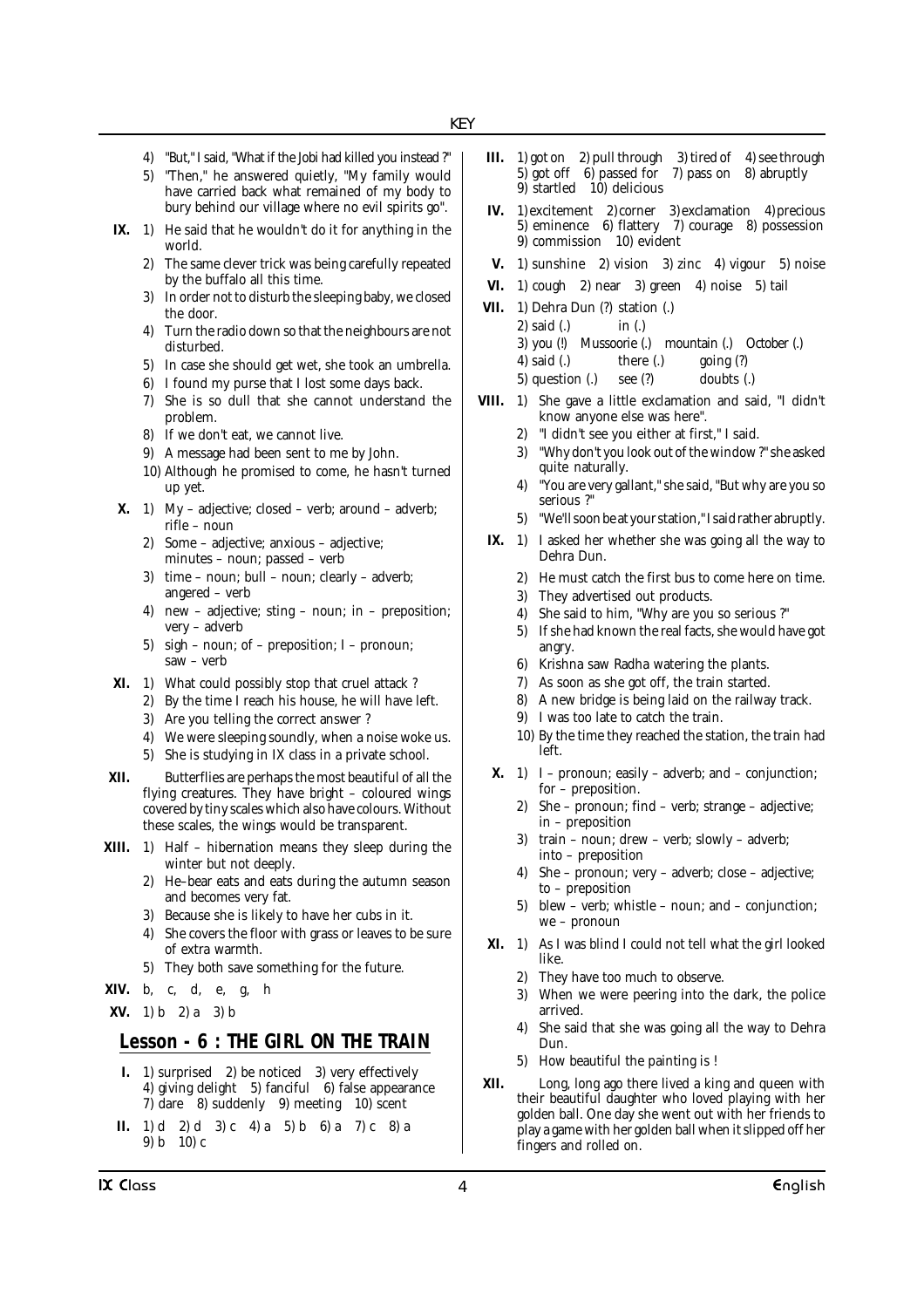- **XIII.** 1) When the plants and animals die, they fall to the bottom of the water. Mud soon covers them up. Later the mud becomes hard and takes the shape of animals.
	- 2) By the kind of the fossils they found inside it.
	- 3) Fish
	- 4) It tells us the relative age of the rocks.
	- 5) To show how living forms developed.

**XIV.** a, c, e, f, g, j

**XV.** 1) c 2) b 3) c

#### **Lesson - 7 : FRIEND OF THE FRIENDLESS**

- **I.** 1) faultless 2) of the past 3) frightened 4) unreasonable 5) fight against 6) contemptuous 7) progress 8) slaughterhouse 9) come as a result 10) endless life
- **II.** 1) b 2) a 3) d 4) b 5) a 6) b 7) d 8) c 9) b 10) c
- **III.** 1) ensued 2) torture 3) axiom 4) humane 5) crusader 6) impeccable 7) crusader 8) boisterous 9) impunity 10) inspired
- **IV.** 1) convention 2) dollar 3) service 4) achieve 5) authority 6) society 7) ignorance 8) shrugged 9) mechanical 10) passenger
- **V.** 1) lead 2) laid 3) chair 4) deer 5) caution
- **VI.** 1) dear 2) jail 3) pace 4) street 5) fate
- **VII.** 1) friend (!) driver (.) that (.) 2) horse (?) truckman (.) can't (?) horse (.) 3) said (.) animals (.) 4) way (!) fists (.) 5) remarked (.) forty – five (!)
- **VIII.** 1) "Stop my friend !" he said to the driver, "you can't do that".
	- 2) "Can't beat my own horse ?" sneered the truckman.
	- 3) "Arrest this driver," he said
	- 4) "At last I've found a use for my gold braid, "Bergh told the court.
	- 5) "The laws of God and Man are against this cruelty to helpless animals," he told the butchers.
- **IX.** 1) A film actor was arrested for illegal possession of firearms.
	- 2) The inspector ordered the policeman to arrest that driver.
	- 3) Since he was in a hurry, he forgot to take his hall– ticket.
	- 4) "Get out of the way", the driver shouted.
	- 5) I love watching cricket matches on T.V.
	- 6) The man who came to our office yesterday is a great magician.
	- 7) They are killing many wild animals every year.
	- 8) If you do not hurry, you will miss the show.

10) Sita is not so young as Rama.

9) In spite of being poor, he helps those in need.

- **X.** 1) Suddenly adverb; flickering adjective;
	- of preposition; lamp noun 2) top – hatted – adjective; gentleman – noun; raised – verb; nearby – preposition
	- 3) from preposition; carriage noun; he pronoun; snatched – verb
	- 4) cabman noun; cowed verb; by preposition; and conjunction
	- 5) invaded verb; into preposition; boiling – adjective; water – noun
- **XI.** 1) If it rains, the match will be cancelled.
	- 2) Why did you not do your homework yesterday ?
	- 3) How long have you been doing the work ?
	- 4) I was reading a book when the lights went off.
	- 5) I don't understand what your problem is !
- **XII.** The biggest trees in the world have a very suitable name i.e., 'Big Trees.' The biggest of these is called the General Sherman found in the U.S.
- **XIII.** 1) A well–known hockey player. He was born on 29 August, 1905 in Allahabad.
	- 2) Hockey
	- 3) In the 1928 Olympic Games at Amsterdam.
	- 4) Four
	- 5) He played for India more times than anyone else in hockey.
- **XIV.** a, b, d, f, g, h
- **XV.** 1) d 2) a 3) b

## **Lesson - 8 : A CASE OF SUSPICION**

- **I.** 1) urgently 2) unpleasant 3) abandoned 4) make angry 5) first beginning 6) clearly 7) words written on something 8) common soldier 9) keep safe 10) main road
- **II.** 1) b 2) b 3) c 4) c 5) a 6) b 7) b 8) b 9) a 10) d
- **III.** 1) automatic 2) preserve 3) garage 4) inscription 5) surgeon 6) irritates 7) movement 8) holster 9) ambulance 10) commits
- **IV.** 1) consistent 2) receiver 3) cigarette 4) package 5) ambulance 6) pistol 7) exciting 8) ignorance 9) mountain 10) commitment
- **V.** 1) lack 2) fine 3) guard 4) leave 5) leather
- **VI.** 1) plough 2) brown 3) mouse 4) brittle 5) queue **VII.** 1) receiver (.) said (.) 2) in (.) far (?) doctor (.) man (.)
	- 3) cigarette (?) later (?) 4) Detroit (?) plants (.) mechanic (?) doctor (.) 5) less (.) ended (.) ago (.) war (?)
- **VIII.** 1) "I'll put them back in your pocket," the little fellow said.
	- "Are you a mechanic ?" asked the doctor.
	- 3) "Put that watch into pocket," he said angrily.
	- 4) "Is that so ?" said Dr. Benson. "I'm a doctor myself. Dr. Benson is my name".
	- 5) "I thought this car smelled like pills," the man laughed.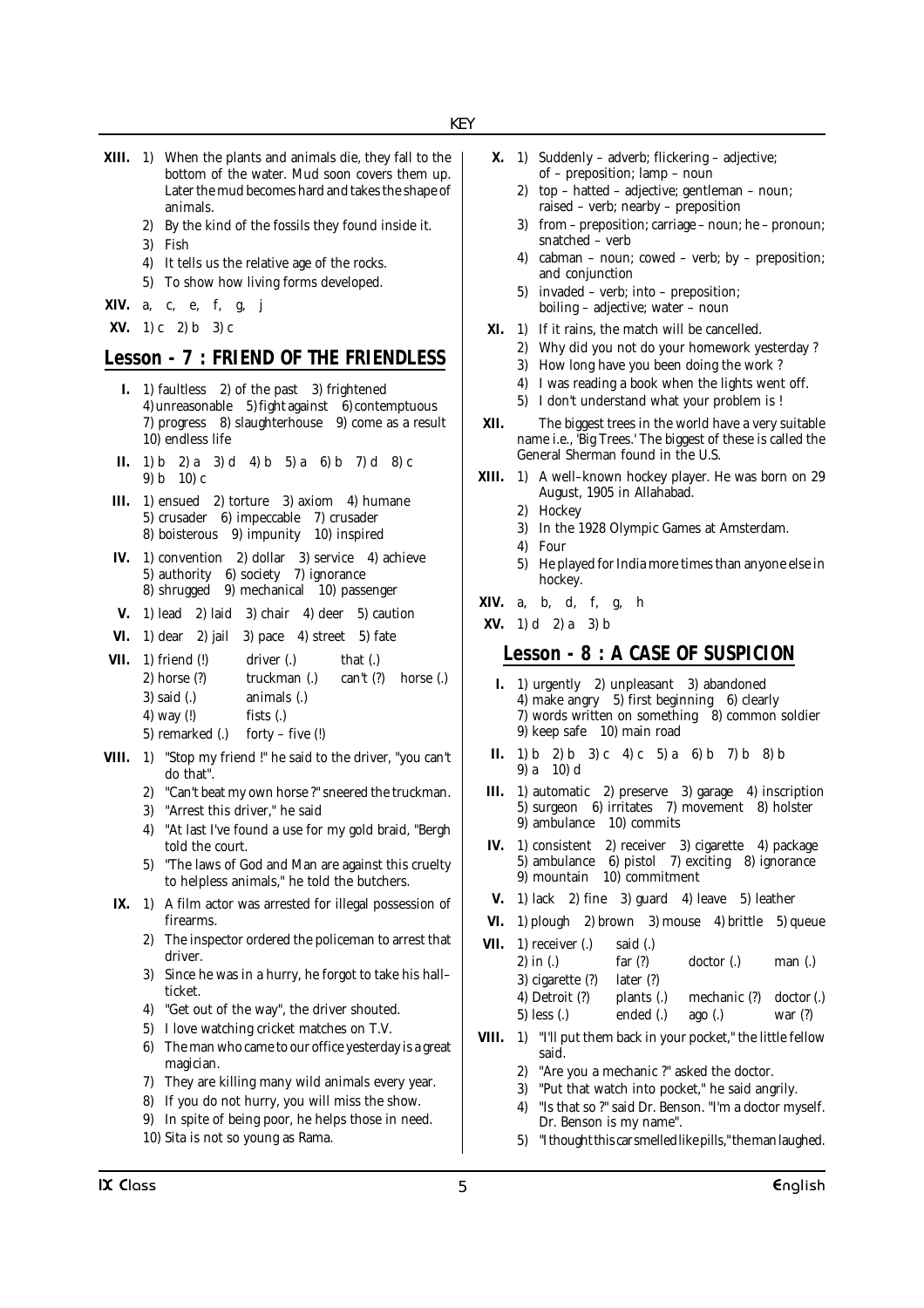- **IX.** 1) When we were eating dinner, the lights went out.
	- 2) He wondered, "Who has left the door open ?" 3) The 50th year of independence is being celebrated
	- by India.
	- 4) If he had worked hard, he would have passed.
	- 5) The old man who visits my uncle everyday is a famous musician.
	- 6) Mother asked Sunil whether he would pass the exam with good marks.
	- 7) Since there was no electricity, we could not see the match on television.
	- 8) The moon is not so bright as the sun.
	- 9) Mohan posted the letters.
	- 10) I remember meeting her before.
- **X.** 1) He pronoun; turned on verb; and conjunction; to – preposition
	- 2) Doctor noun; stopped verb; moment noun; to – preposition
	- 3) They pronoun; rode verb; silently– adverb; for – preposition
	- 4) noticed verb; deep adjective; scar noun; on – preposition
	- 5) He pronoun; pistol noun; slowly adverb; in – preposition
- **XI.** 1) "What are we doing ? Is it not wrong ?" asked the headman.
	- 2) I don't understand what your problem is.
	- 3) He drew out the pistol slowly and held it in the darkness at his side.
	- 4) "Are you a mechanic ?" asked the doctor.
	- 5) If it had rained, the match would have been cancelled.
- **XII.** One evening Ali was cycling home after a cricket match. It was getting dark and there was no moon in the sky. So, he was in a hurry to go home and so he decided to take the shortest way home pass his uncle's watch factory.
- **XIII.** 1) Akbar was fond of jewellery.
	- 2) A large ring with a number of pearls and diamonds. Because it was a present from his queen.
	- 3) He gave each one of them a stick and asked them to come back to him with the stick the next day.
	- 4) The man who stole the ring cut the stick by one centimetre and hoping that it would grow to its original size by the next day.
	- 5) Because his stick was shorter than the other's sticks.
- **XIV.** a, b, d, f, h, j
- **XV.** 1) b 2) b 3) d

# **Lesson - 9 : ON SAYING 'PLEASE'**

- **I.** 1) unlawful act 2) impolite 3) sharply 4) unfair remark 5) very rude 6) approve 7) urge 8) anger 9) blame 10) great pain
- **II.** 1) b 2) c 3) c 4) d 5) d 6) c 7) b 8) a 9) a 10) b
- **III.** 1) comply 2) acquitted 3) legislate 4) endorse 5) agony 6) intellectual 7) negligible 8) recognize 9) legal 10) promised
- **IV.** 1) assailant 2) conductor 3) attempt 4) saviour 5) specimen 6) servant 7) remembrance 8) university 9) fictitious 10) peculiar
- **V.** 1) release 2) great 3) civil 4) breach 5) gender
- **VI.** 1) own 2) bowl 3) gift 4) breezy 5) tear
- **VII.** 1) fare (?) cheerfully (.) 2) countenance (.) said (.) 3) replied (.) go (?) 4) born (.) Doctor (?) 5) he (.)  $I(.)$
- **VIII.** 1) "Oh, you needn't get off, that's all right," said he.
	- 2) "All right," said I, "but haven't a copper on me".
	- 3) "Oh, I'll book you through," he replied.
	- 4) "Where do you want to go ?" said he to her.
	- 5) I said, "But where shall I send the fare".
	- **IX.** 1) If I get the invitation, I shall attend the dinner. 2) In case of the failure of electric supply, you can use the stairs.
		- 3) So long as you don't break it, you can use my pen.
		- 4) If I had money, I would have lent you.
		- 5) In case you feel sick on the plane, take one of these pills.
		- 6) Since I don't know her address, I can't tell you.
		- 7) So long as it doesn't rain, I'll come.
		- 8) If you take a taxi, you may not miss the train.
		- 9) Tomorrow your result will be declared by your teacher.
		- 10) Unless you write to me I won't be able to send you any money.
	- **X.** 1) It pronoun; probable adjective; lift–man–noun; acutely – adverb
		- 2) I pronoun; suggest verb; rebuke noun; generally – adverb
		- 3) Hope verb; I pronoun; hurt verb; sir noun
		- 4) I pronoun; have missed verb; from – preposition; route – noun
		- 5) It pronoun; widely adverb; diffused verb; in – preposition
	- **XI.** 1) Do you know the address I have asked ?
		- 2) Do you tell me what you want from me ?
		- 3) If you had told me, I would not have asked her.
		- 4) While I was writing the lights went out.
		- 5) Tell me why you don't like this book.
- **XII.** Clothes are important because they can tell people many things about us. They can show what work we do and can either make us look beautiful or look ugly. They can make people want to know us.
- **XIII.** 1) An animal which carries her baby in a pocket of skin which is on the lower half of her body.
	- 2) It is two and a half metres tall and weighs about 90 kilograms.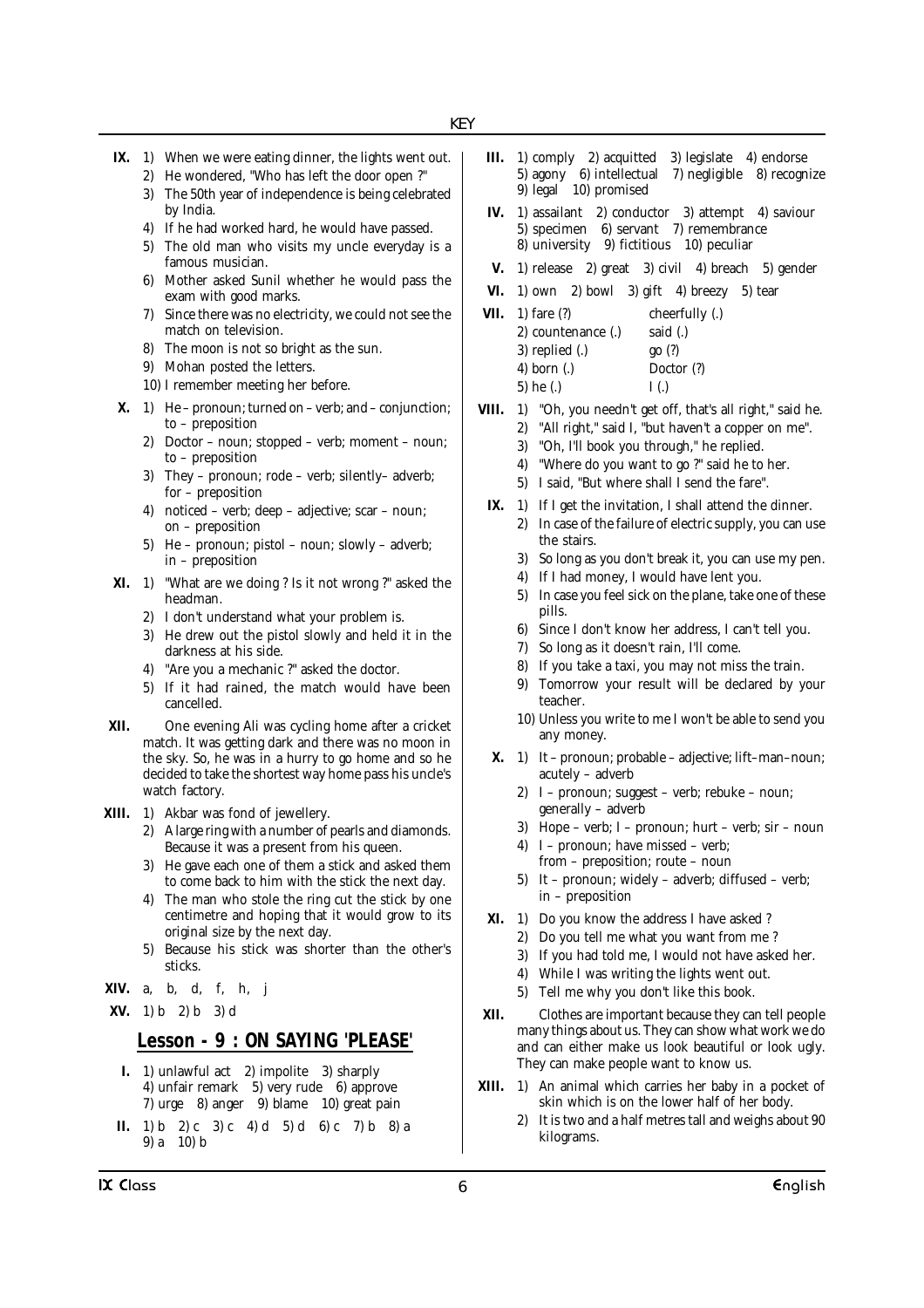- 3) To balance itself when standing.
- 4) Kangaroos eat mainly vegetables.
- 5) Kangaroos can be trained to use boxing gloves and circus feats.
- **XIV.** a, c, e, g, i, j
- **XV.** 1) b 2) a 3) b

## **Lesson - 10 : RUN, BOY, RUN !**

- **I.** 1) courage 2) careful thought 3) cut off 4) eager 5) wonderful event 6) avoid 7) continue 8) drive away 9) burn 10) honour
- **II.** 1) b 2) a 3) c 4) a 5) b 6) a 7) d 8) a 9) c 10) a
- **III.** 1) tumbled 2) admiringly 3) sympathetic 4) gratitude  $5$ ) amputate 8) violently 9) massaged 10) miraculous
- **IV.** 1) formidable 2) embarrassment 3) kerosene 4) dilemma 5) consciousness 6) courage  $7)$  massage  $8)$  pleasure  $9)$  exhausted  $10)$  conscious
- **V.** 1) look 2) lens 3) challenge 4) peace 5) knife
- **VI.** 1) charm 2) nine 3) steal 4) lad 5) mace
- **VII.** 1) kerosene (!) draft (.) can (.) 2) remembered (.) Floyd (?) inside (?) 3) No (!) do (?) decisive (.) 4) floor (!) excitedly (.) Glenn (!) 5) laughed (.) mile (!) Fantastic (!) thought (.)
- 
- **VIII.** 1) "You have a lot of nerve, Glenn," he said admiringly.
	- 2) "Let's go, Glenn," Floyd said.
	- 3) "We can do nothing," they told his grieving parents.
	- 4) "Next week," he said, "I'm going to get out of bed".
	- 5) "The day may come," Glenn said dreamily, "When human being will run that distance in 4 minutes flat".
- **IX.** 1) The tall building you saw on the other side of the road is the collector office.
	- 2) Some kerosene was poured into the stove by him.
	- 3) He said that he was going to get out of bed in a week.
	- 4) Unless you do as I tell you, you will repent later.
	- 5) The man who is standing at the bus-stop is my cousin.
	- 6) I like eating sweets.
	- 7) The commission has already declared the result.
	- 8) The laddus were too sweet for us to eat.
	- 9) She asked him, "When will you go to city ?"
	- 10) If you had asked him, he would have helped you.
- **X.** 1) of preposition; spring noun; bandages noun; removed – verb
	- 2) But conjunction; they pronoun; detected verb; of – preposition
	- 3) exchanged verb; brief adjective; glance noun; and – conjunction
	- 4) floor noun; he pronoun; cried verb; excitedly – adverb
	- 5) It pronoun; only adverb; for preposition; a few – adjective
- **XI.** 1) Soon he will be able to limp out to the yard.
	- 2) I don't know my friend's address.
	- 3) If they started early, they would reach the venue on time.
	- 4) As he lifted the body and tried to stand, the legs buckled and collapsed to the floor.
	- 5) I was reading the newspaper, when the lights went off.
- **XII.** Once there lived two geese and a tortoise in the small lake. They were very good friends. Everyday they swam and played in the water and after they would sit under the tree to rest and talk about the weather.
- **XIII.** 1) Gorillas are peaceful animals.
	- 2) They go about in family parties of one old male and several females and their younger ones.
	- 3) The eyesight of the Gorillas is sharp.
	- 4) They slip through the undergrowth unseen and silently.
	- 5) They make a hooting bark when they are angry.
- **XIV.** a, c, e, f, h, j
- **XV.** 1) b 2) b 3) d

## **Lesson - 11 : A CHRISTMAS MORNING**

- **I.** 1) unlimited 2) door 3) flat piece of cut wood 4) quiet 5) accept quietly 6) think 7) listen 8) stand about 9) a small knife 10) small bucket
- **II.** 1) c 2) a 3) b 4) a 5) c 6) a 7) b 8) c 9) d 10) b
- **III.** 1) complete 2) thinking 3) memory 4) laugh 5) covering 6) movements 7) hatred 8) living 9) motion  $10$ ) cover
- **IV.** 1) memories 2) separate 3) ignorant 4) regular 5) shepherd 6) boards 7) vibrant 8) laugh 9) prevention 10) downstair
- **V.** 1) thread 2) general 3) main 4) room 5) chime
- **VI.** 1) near 2) beep 3) white 4) fate 5) ball
- **VII.** 1) tonight  $(?)$  night  $(.)$ 
	- 2) sleep (!) up (!) alone (.)
	- 3) Adam (.) brisk (.) anymore (.) turn (.)
	- 4) stable (?) ours (.)
	- 5) you (?) cover (.) Dad (!)
- **VIII.** 1) And he had said, "Oh, yes, Alice, even if there are only the two of us, let's have a Christmas of our own".
	- 2) "Yes," his father said slowly. "But I sure do hate to wake him".
	- 3) "It's just a barn," his father had replied, "like ours".
	- 4) "I'll go on out," his father said, "I'll get things started".
	- 5) "Oh, dad, I want you to know I do want to be good !" he said.
	- **IX.** 1) As yesterday was a holiday, I woke up late.
		- 2) Let these letters be posted.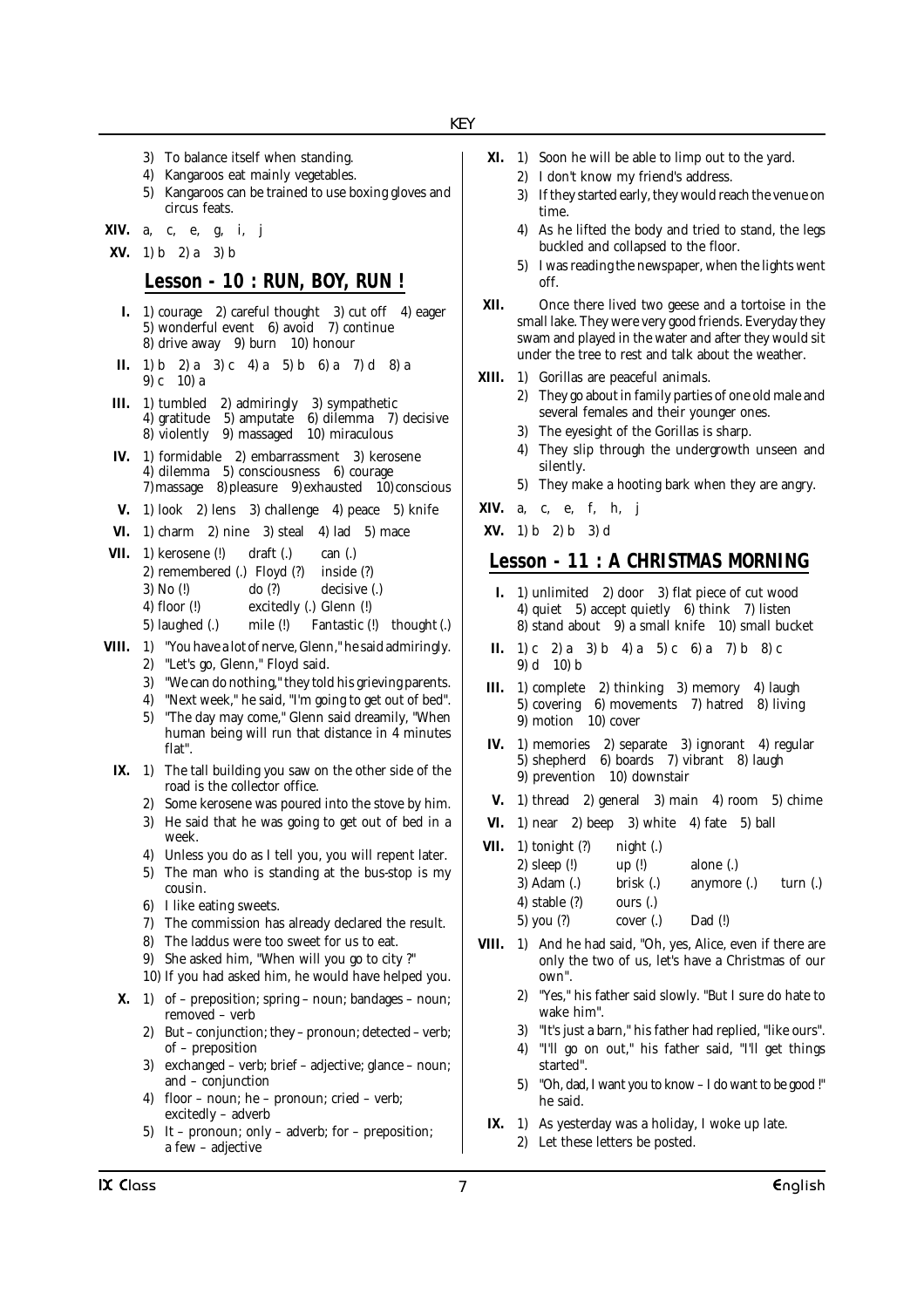- 3) The stranger who visited us last evening, is a famous magician.
- 4) She said that she had seen a comet.
- 5) Unless she weeps, she will die.
- 6) I hear someone ringing the bell.
- 7) He swore a tribal leader as the Chief Minister.
- 8) Although I called out to her, she did not respond.
- 9) I remember sending the message.
- 10) He speaks too fast to be understood.
- **X.** 1) He pronoun; woke verb; suddenly adverb; and – conjunction
	- 2) He pronoun; alone adverb; with preposition; wife – noun
	- 3) He pronoun; lay verb; in preposition; bed – noun
	- 4) He pronoun; slipped verb; in preposition; easily – adverb
	- 5) He pronoun; laughed verb; to preposition; as – conjunction
- **XI.** 1) He loves his parents very much.
	- 2) Why don't you tell me what you want from me ?
	- 3) Why did you not come to school yesterday ?
	- 4) One of the doors has been closed.
	- 5) How beautiful the painting is !
- **XII.** Ruth, a small girl, who lives in Huddersfield has never been to school. Her father, Harry Lawrence, a computer consultant gave up his job to educate her at home.
- **XIII.** 1) She knew what it was like to be cold and hungry.
	- 2) They took her to a rich weaver, to be one of his servants.
	- 3) Because she was the youngest of all the servants in the house. No.
	- 4) Because Sita used to give his food to beggars in the street.
	- 5) Sita was a kind–hearted girl.
- **XIV.** b, c, e, f, h, i

**XV.** 1) c 2) d 3) b

## **Lesson - 12 : IS SCIENCE USEFUL ?**

- **I.** 1) examining thoroughly 2) full of details 3) doubtful 4) greatly 5) cleverly and skilfully 6) idea 7) make empty 8) give up 9) make larger 10) pass on
- **II.** 1) b 2) a 3) c 4) b 5) d 6) a 7) c 8) d 9) b 10) a
- **III.** 1) ingenious 2) obvious 3) preserve 4) revolution 5) contemptuously 6) peremptory 7) elaborate 8) assertive 9) consistent 10) practical
- **IV.** 1) elaborate 2) indulgence 3) theorem 4) envious 5) illustrate 6) physicist 7) conclusion 8) essence 9) behaviour 10) condition
- **V.** 1) glory 2) mere 3) foil 4) lazy 5) tire
- **VI.** 1) last 2) issue 3) cube 4) slope 5) wide
- **VII.** 1) be (?) baby (?) 2) Alas (!) now (?) man (.) 3) John (.) others (?) count (!) 4) working (?) me (.) photo (.) suddenly (!) 5) boy (!) granary (.) run (!)
- **VIII.** 1) "Get me the kerosene," he cried.
	- 2) Glenn pleaded, "No, please, no !"
	- 3) "Well, I'm glad he gave it you back," she said.
	- 4) "I'm out here tonight probably to save a woman's life but I took the time to try to help you," he said to the man.
	- 5) Then he added more seriously, "My name is Evans".
	- **IX.** 1) Since she was not there, I spoke to her sister.
		- 2) Who teaches you English ?
		- 3) She told the young man that she didn't know who he was.
		- 4) It was officially announced that India would not sign the CTBT.
		- 5) We don't like the people whom we admire.
		- 6) When they were having breakfast, the door bell rang.
		- 7) Snuff is taken by the old man.
		- 8) In spite of being ill, she attended to her duties.
		- 9) By the time we reached the station, the train had left.
		- 10) I saw her looking for something.
	- **X.** 1) he pronoun; by preposition; notion noun; useful – adjective
		- 2) Before conjunction; he pronoun; died verb; nearly – adverb
		- 3) two adjective; by preposition; small adjective; gap – noun
		- 4) It pronoun; and conjunction; abandoned – verb; approach – noun
		- 5) But conjunction; it pronoun; bring verb; terror – noun
- **XI.** 1) He made a good speech, didn't he ?
	- 2) If you start early, you can attend the meeting.
	- 3) Unless we continue with science, we will be buried under our problems and find no way out.
	- 4) I recognised him because I had seen him before.
	- 5) Although he is poor, he is generous.
- **XII.** When a person dies, his heart stops beating, his breathing stops and he does not react or respond. After death, his body temperature drops quickly and the skin feels cold to the touch.
- **XIII.** 1) An instrument that magnifies extremely small objects.
	- 2) Optical, electron and ion microscopes.
	- 3) 10 to 20 times.
	- 4) About algae, protozoa and other one–celled organisms.
	- 5) It has two lenses, an objective lens and an eyepiece lens.
- **XIV.** a, c, d, f, g, i
- **XV.** 1) c 2) d 3) c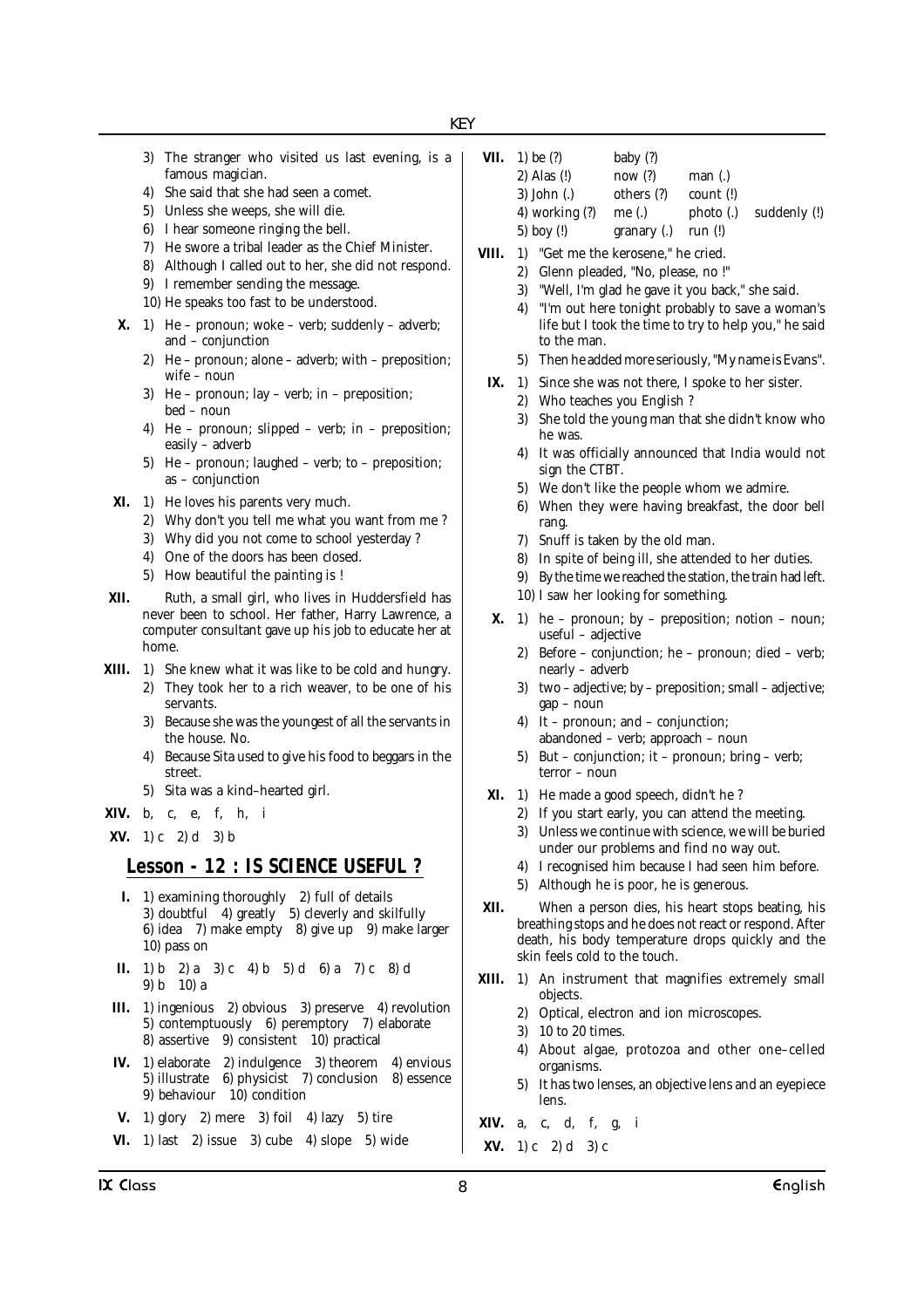# **SUPPLEMENTARY READERS – I & II**

## **Unit – I**

## **Comprehension passage from SR – I**

1) They were willing to sign the oath prepared by Tom.

- 2) Tom
- 3) He and his family will be killed.
- 4) A cross
- 5) His name will be removed from the band and will never be used again.

#### **Comprehension passage from SR – II**

- 1) Huck, Miss Watson was teaching him.
- 2) A "me yow; me yow" sound.
- 3) Tom Sawyer
- 4) To take him to the forest.
- 5) An old nigger in window Douglas's house.

**Questions from SR – I :**  $(1 - 5)$  Refer to Study Material.

**Questions from SR – II :** (1 – 4) Refer to Study Material.

#### **Scrambled sentences**

 $Set - A : c, a, e, b, d$ **Set** – **B** : **c**, a, e, d, b

# **Unit – II**

#### **Comprehension passage from SR – I**

- 1) Jim Corbett, the author.
- 2) He used to go on leave for months after receiving the postcard.
- 3) The supervisor. He told him to send Budhu to him when he received the card the next time.
- $4)$  No
- 5) That Budhu should come at once as the crops were ready for the harvest.

#### **Comprehension passage from SR – II**

- 1) Huck's father
- 2) About the government.
- 3) Because he felt the government was standing between him and his son.
- 4) The guardian of Huck.
- 5) Because his son Huck had 6000 dollars in the bank.

**Questions from SR – I :** (1 – 5) Refer to Study Material.

**Questions from SR – II :** (1 – 4) Refer to Study Material.

#### **Scrambled sentences**

**Set** – **A** : **b**, **a**, **e**, **d**, **c Set – B :** c, b, e, d, a

# **Unit – III**

## **Comprehension passage from SR – I**

- 1) His wife and his son's wife were frequently quarrelling with each other.
- 2) To put an end to their lives.
- 3) That they would eat the poisoned fruit from Raja's tree and die.
- 4) He stole one from the garden.
- 5) They became quite young again.

#### **Comprehension passage from SR – II**

- 1) Huck; a streak of smoke.
- 2) He saw a man lying on the ground with a blanket covering his head.
- 3) Jim, the nigger.
- 4) Because he thought Huck had already died.
- 5) No

**Questions from SR – I :**  $(1 - 5)$  Refer to Study Material.

**Questions from**  $SR - II$ **:**  $(1 - 4)$  Refer to Study Material.

#### **Scrambled sentences**

**Set** – **A** : **d**, **c**, **a**, **e**, **b Set** – **B** : **b**, e, **d**, **a**, **c** 

# **Unit – IV**

#### **Comprehension passage from SR – I**

- 1) To help her pay the instalment towards something.
- 2) Ten pounds
- 3) She sent it to the doctor to pay off his bill.
- 4) To pay one instalment towards the car.
- 5) Just one more instalment.

#### **Comprehension passage from SR – II**

- 1) Huck and Jim, the nigger.
- 2) To Cairo
- 3) Jim had dreamt and Huck also did the same.
- 4) That Huck would paddle ashore in the canoe.
- 5) Because he would be a free man in Cairo where slavery is prohibited.

**Questions from**  $SR - I$ **:**  $(1 - 5)$  Refer to Study Material.

**Questions from SR – II :** (1 – 4) Refer to Study Material.

**Scrambled sentences**

**Set – A :** e, c, b, d, a **Set – B :** b, d, a, e, c

# **Unit – V**

#### **Comprehension passage from SR – I**

- 1) A tribe of Andaman and Nicobar islands.
- 2) Using regular jungle paths.
- 3) The leader moves along the way first twisting a leaf or a branch on the way to indicate direction.
- 4) Kitchenmiddens
- 5) Shell meat

#### **Comprehension passage from SR – II**

- 1) To go to hell in saving Jim, the nigger.
- 2) To steal Jim out of slavery again.